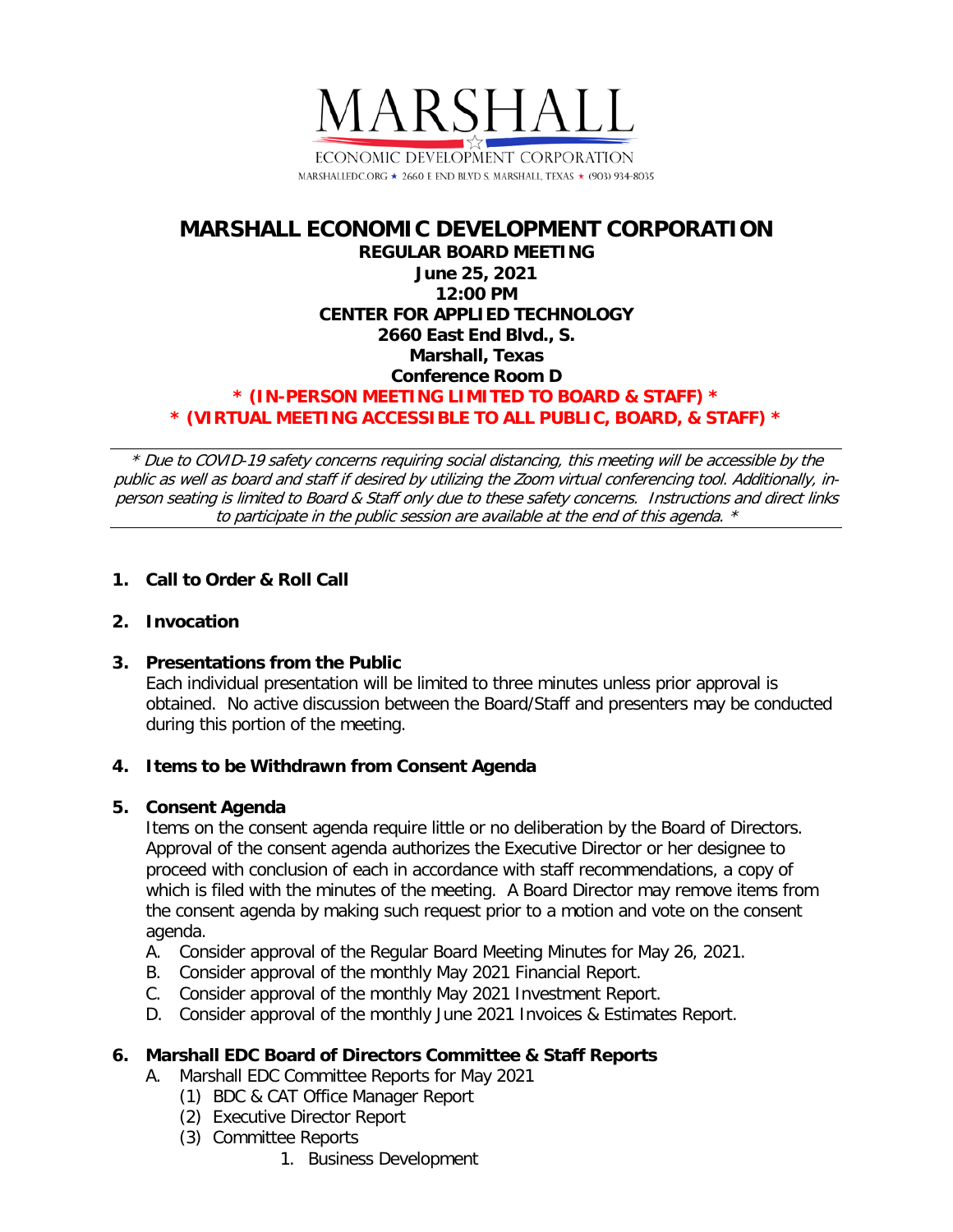

- 2. Property
- 3. Marketing & Planning
- 4. Financial

### **7. Executive Session**

- A. Discuss or deliberate regarding commercial or financial information that the governmental body has received from a business prospect that the government body seeks to have locate, stay, or expand in or near the territory of the governmental body and with which the governmental body is conducting economic development negotiations; or deliberate the offer of a financial or other incentive to a business prospect (section 551.087, Texas Govt. Code).
	- (1) Project Tarpon
	- (2) Project Lit
	- (3) Project Education & Training
	- (4) Marshall Business Park Development
	- (5) Prospect Leads
- B. Deliberate the purchase, exchange, lease, or value of real property if deliberation in an open meeting would have a detrimental effect on the position of the governmental body in negotiations with a third person. (Section 551.072, Texas Govt. Code).
- C. Reconvene into Regular Session The Marshall Economic Development Corporation will reconvene into Regular Session, pursuant to the provisions of Chapter 551 of the Texas Government Code, to take any action necessary regarding the executive session.
- **8. Consider approval of an incentive in excess of \$50,000 regarding Project Education & Training for the creation and retention of primary jobs through a primary job training facility for use by higher education, subject to City Council approval.**
- **9. Consider approval of a property development expenditure in excess of \$50,000 at the Marshall Business Park including the selection of construction and construction management contractors, subject to City Council approval.**

#### **10. Adjournment**

**THIS MEETING WILL BE CONDUCTED IN ACCORDANCE WITH THE AMERICANS WITH DISABILITIES ACT. THE FACILITY IS WHEELCHAIR ACCESSIBLE AND HANDICAP PARKING IS AVAILABLE. REQUESTS FOR SIGN INTERPRETIVE SERVICES WILL BE AVAILABLE WITH AT LEAST 48 HOURS NOTICE PRIOR TO THE MEETING. TO MAKE ARRANGEMENTS FOR THOSE SERVICES, PLEASE CALL 903-934-8035.**